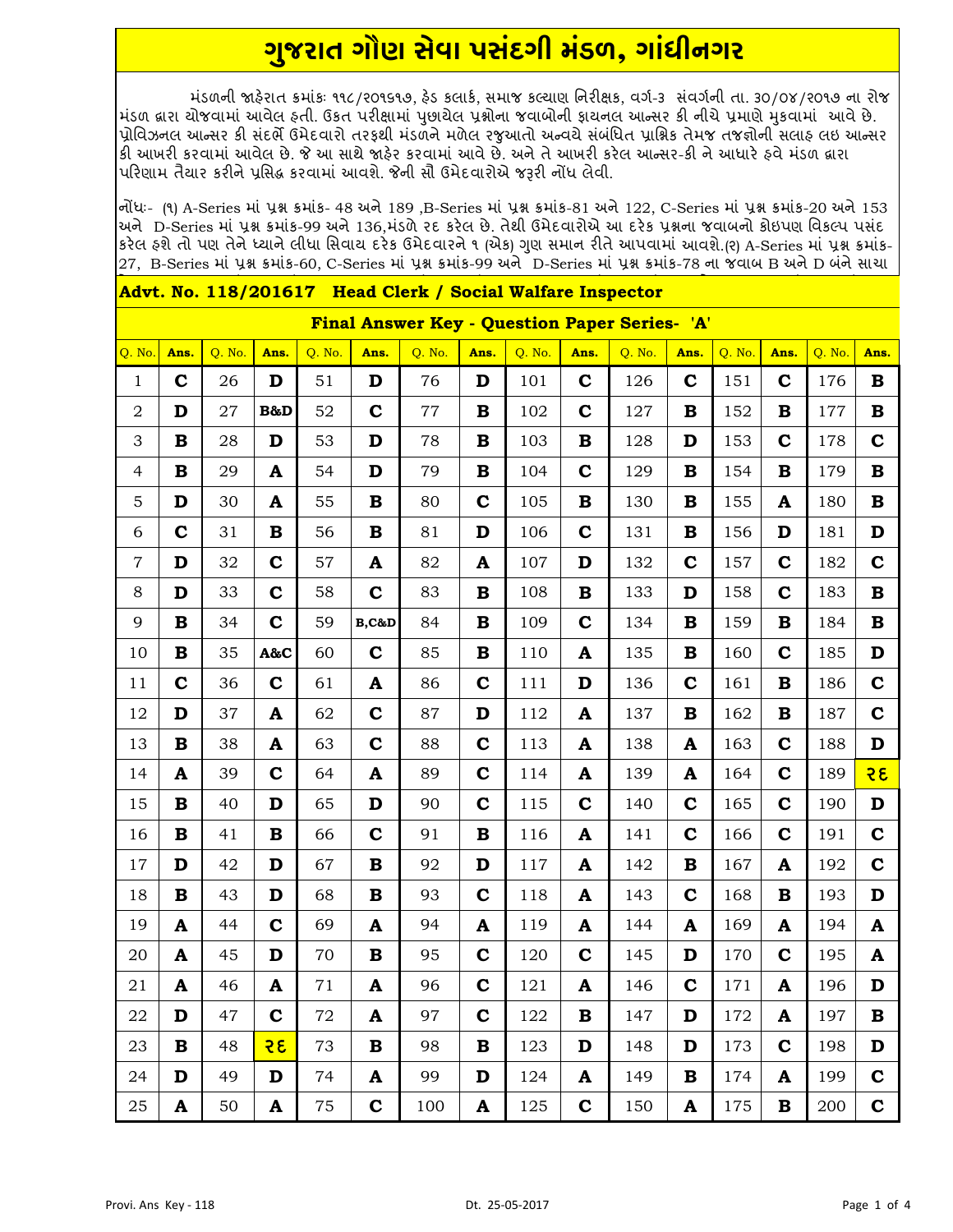| Advt. No. 118/201617 Head Clerk / Social Walfare Inspector |             |        |             |             |             |        |             |        |             |        |             |        |             |        |              |
|------------------------------------------------------------|-------------|--------|-------------|-------------|-------------|--------|-------------|--------|-------------|--------|-------------|--------|-------------|--------|--------------|
| <b>Final Answer Key - Question Paper Series- 'B'</b>       |             |        |             |             |             |        |             |        |             |        |             |        |             |        |              |
| Q. No.                                                     | Ans.        | Q. No. | Ans.        | Q. No.      | Ans.        | Q. No. | Ans.        | Q. No. | Ans.        | Q. No. | Ans.        | Q. No. | Ans.        | Q. No. | Ans.         |
| $\mathbf{1}$                                               | B           | 26     | $\mathbf c$ | 51          | B           | 76     | D           | 101    | B           | 126    | D           | 151    | A           | 176    | $\mathbf c$  |
| $\boldsymbol{2}$                                           | A           | 27     | A           | 52          | A           | 77     | $\mathbf C$ | 102    | A           | 127    | A           | 152    | A           | 177    | A            |
| 3                                                          | $\bf{B}$    | 28     | $\mathbf C$ | 53          | A           | 78     | D           | 103    | $\mathbf c$ | 128    | A           | 153    | $\mathbf c$ | 178    | D            |
| $\overline{4}$                                             | A           | 29     | $\mathbf C$ | 54          | A           | 79     | A           | 104    | A           | 129    | D           | 154    | A           | 179    | $\mathbf c$  |
| 5                                                          | A           | 30     | $\mathbf C$ | 55          | D           | 80     | $\mathbf C$ | 105    | A           | 130    | B           | 155    | B           | 180    | D            |
| 6                                                          | $\mathbf B$ | 31     | $\bf{B}$    | 56          | $\bf{B}$    | 81     | 35          | 106    | $\mathbf c$ | 131    | D           | 156    | D           | 181    | D            |
| $\overline{7}$                                             | A           | 32     | D           | 57          | D           | 82     | D           | 107    | A           | 132    | $\mathbf C$ | 157    | A           | 182    | B            |
| 8                                                          | $\mathbf C$ | 33     | A           | 58          | A           | 83     | A           | 108    | B           | 133    | $\mathbf c$ | 158    | $\mathbf c$ | 183    | A            |
| 9                                                          | D           | 34     | $\mathbf C$ | 59          | D           | 84     | D           | 109    | $\mathbf B$ | 134    | $\mathbf C$ | 159    | $\mathbf C$ | 184    | $\mathbf c$  |
| 10                                                         | $\bf{B}$    | 35     | D           | 60          | B&D         | 85     | $\mathbf C$ | 110    | $\bf{B}$    | 135    | $\mathbf C$ | 160    | $\mathbf B$ | 185    | $\mathbf B$  |
| 11                                                         | $\mathbf B$ | 36     | B           | 61          | D           | 86     | D           | 111    | $\mathbf c$ | 136    | B           | 161    | D           | 186    | $\mathbf c$  |
| 12                                                         | B           | 37     | B           | 62          | A           | 87     | D           | 112    | B           | 137    | $\mathbf c$ | 162    | B           | 187    | B            |
| 13                                                         | $\mathbf c$ | 38     | D           | 63          | A           | 88     | B           | 113    | $\mathbf B$ | 138    | $\mathbf B$ | 163    | $\mathbf B$ | 188    | A            |
| 14                                                         | D           | 39     | $\mathbf c$ | 64          | B           | 89     | B           | 114    | D           | 139    | $\mathbf C$ | 164    | B           | 189    | D            |
| 15                                                         | A           | 40     | D           | 65          | $\mathbf c$ | 90     | A           | 115    | $\mathbf c$ | 140    | D           | 165    | $\mathbf C$ | 190    | $\mathbf c$  |
| 16                                                         | В           | 41     | D           | 66          | $\mathbf c$ | 91     | $\mathbf C$ | 116    | B           | 141    | B           | 166    | D           | 191    | $\mathbf c$  |
| 17                                                         | B           | 42     | $\mathbf B$ | 67          | $\mathbf c$ | 92     | $B, C\&D$   | 117    | B           | 142    | $\mathbf c$ | 167    | B           | 192    | $\, {\bf B}$ |
| 18                                                         | B           | 43     | $\mathbf B$ | 68          | A&C         | 93     | $\mathbf C$ | 118    | D           | 143    | A           | 168    | B           | 193    | $\mathbf c$  |
| 19                                                         | $\mathbf c$ | 44     | $\mathbf c$ | 69          | $\mathbf C$ | 94     | A           | 119    | $\mathbf C$ | 144    | D           | 169    | $\mathbf c$ | 194    | B            |
| 20                                                         | D           | 45     | D           | 70          | A           | 95     | $\mathbf C$ | 120    | $\mathbf c$ | 145    | A           | 170    | B           | 195    | $\bf{B}$     |
| 21                                                         | $\mathbf c$ | 46     | $\bf{B}$    | $7\sqrt{1}$ | A           | 96     | $\mathbf C$ | 121    | D           | 146    | A           | 171    | A           | 196    | $\mathbf c$  |
| 22                                                         | $\mathbf c$ | 47     | A           | 72          | $\mathbf c$ | 97     | A           | 122    | <u>२६</u>   | 147    | A           | 172    | A           | 197    | $\mathbf c$  |
| 23                                                         | $\mathbf C$ | 48     | B           | 73          | D           | 98     | D           | 123    | D           | 148    | $\mathbf c$ | 173    | $\mathbf c$ | 198    | $\mathbf c$  |
| 24                                                         | $\mathbf B$ | 49     | $\bf{B}$    | 74          | B           | 99     | $\mathbf C$ | 124    | $\mathbf c$ | 149    | A           | 174    | $\mathbf c$ | 199    | $\mathbf c$  |
| 25                                                         | D           | 50     | D           | 75          | D           | 100    | B           | 125    | $\mathbf C$ | 150    | A           | 175    | B           | 200    | $\mathbf A$  |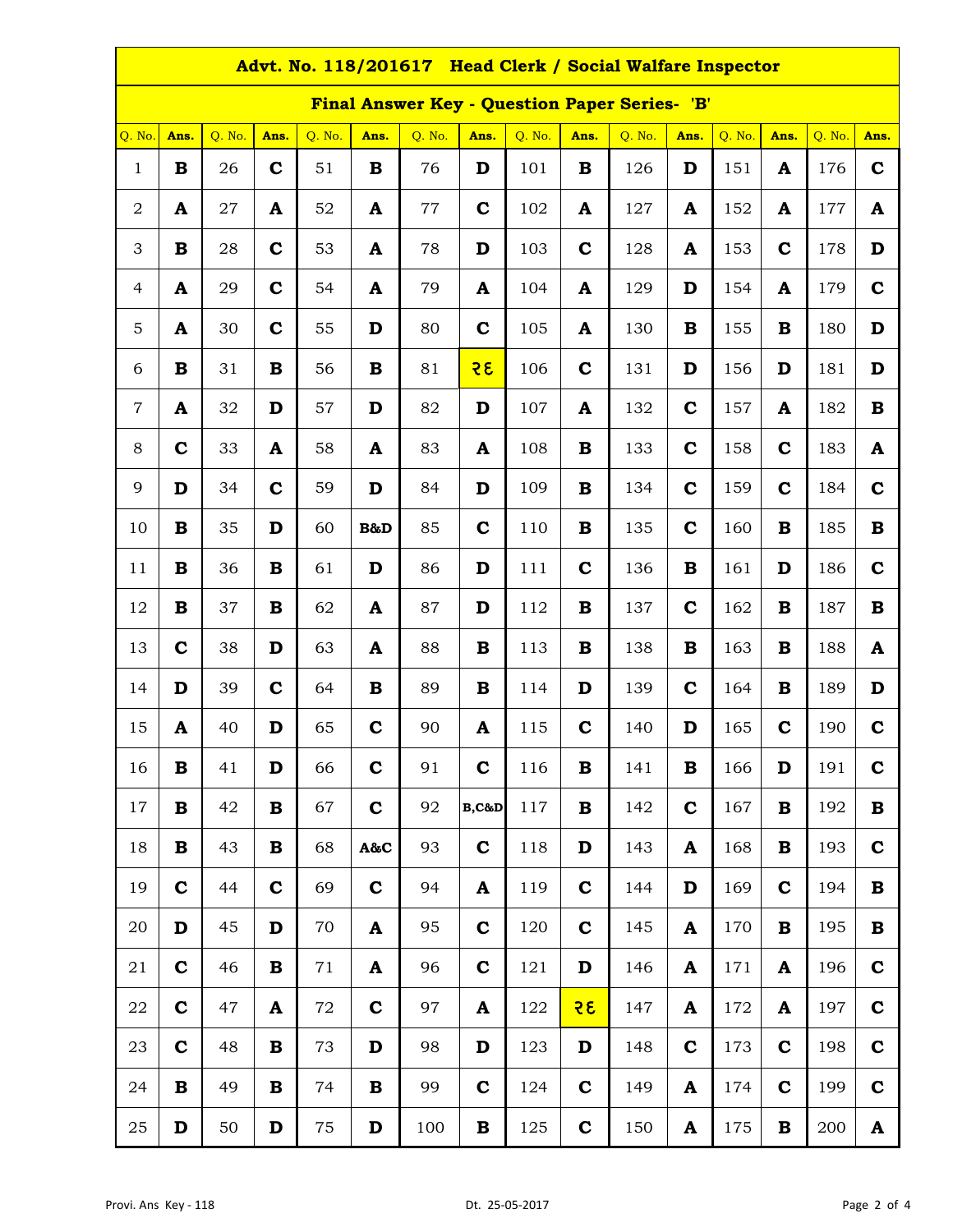| Advt. No. 118/201617 Head Clerk / Social Walfare Inspector |             |        |              |        |             |        |             |        |             |        |             |        |             |        |              |
|------------------------------------------------------------|-------------|--------|--------------|--------|-------------|--------|-------------|--------|-------------|--------|-------------|--------|-------------|--------|--------------|
| Final Answer Key - Question Paper Series- 'C'              |             |        |              |        |             |        |             |        |             |        |             |        |             |        |              |
| Q. No.                                                     | Ans.        | Q. No. | Ans.         | Q. No. | Ans.        | Q. No. | Ans.        | Q. No. | Ans.        | Q. No. | Ans.        | Q. No. | Ans.        | Q. No. | Ans.         |
| $\mathbf{1}$                                               | A           | 26     | D            | 51     | B           | 76     | B           | 101    | B           | 126    | B           | 151    | $\mathbf c$ | 176    | A            |
| $\sqrt{2}$                                                 | A           | 27     | B            | 52     | $\mathbf c$ | 77     | D           | 102    | ${\bf A}$   | 127    | $\mathbf c$ | 152    | D           | 177    | $\mathbf{A}$ |
| 3                                                          | $\bf{B}$    | 28     | $\bf{B}$     | 53     | D           | 78     | $\mathbf C$ | 103    | A           | 128    | $\mathbf C$ | 153    | 35          | 178    | $\mathbf{A}$ |
| $\overline{4}$                                             | $\mathbf C$ | 29     | A            | 54     | A           | 79     | D           | 104    | $\mathbf c$ | 129    | $\mathbf c$ | 154    | D           | 179    | $\mathbf C$  |
| 5                                                          | $\mathbf C$ | 30     | $\mathbf C$  | 55     | $\bf{B}$    | 80     | D           | 105    | $\mathbf C$ | 130    | $\mathbf C$ | 155    | $\mathbf C$ | 180    | $\mathbf{A}$ |
| 6                                                          | $\mathbf C$ | 31     | $B, C\&D$    | 56     | B           | 81     | B           | 106    | B           | 131    | A           | 156    | $\mathbf C$ | 181    | A            |
| $\overline{7}$                                             | A&C         | 32     | $\mathbf C$  | 57     | B           | 82     | B           | 107    | $\mathbf c$ | 132    | B           | 157    | D           | 182    | A            |
| 8                                                          | $\mathbf C$ | 33     | A            | 58     | $\mathbf C$ | 83     | $\mathbf C$ | 108    | A           | 133    | A           | 158    | A           | 183    | A            |
| 9                                                          | A           | 34     | $\mathbf C$  | 59     | D           | 84     | D           | 109    | D           | 134    | $\mathbf C$ | 159    | A           | 184    | $\mathbf c$  |
| 10                                                         | A           | 35     | $\mathbf C$  | 60     | $\mathbf c$ | 85     | B           | 110    | $\mathbf c$ | 135    | A           | 160    | D           | 185    | A            |
| 11                                                         | $\mathbf C$ | 36     | A            | 61     | $\mathbf C$ | 86     | A           | 111    | D           | 136    | A           | 161    | B           | 186    | B            |
| 12                                                         | D           | 37     | D            | 62     | $\mathbf C$ | 87     | B           | 112    | D           | 137    | $\mathbf c$ | 162    | D           | 187    | D            |
| 13                                                         | B           | 38     | $\mathbf C$  | 63     | B           | 88     | B           | 113    | B           | 138    | A           | 163    | $\mathbf C$ | 188    | A            |
| 14                                                         | D           | 39     | $\mathbf B$  | 64     | D           | 89     | D           | 114    | A           | 139    | $\mathbf B$ | 164    | $\mathbf C$ | 189    | $\mathbf C$  |
| 15                                                         | D           | 40     | $\mathbf B$  | 65     | $\mathbf c$ | 90     | B           | 115    | $\mathbf c$ | 140    | $\mathbf B$ | 165    | $\mathbf C$ | 190    | $\mathbf C$  |
| 16                                                         | $\mathbf c$ | 41     | A            | 66     | A           | 91     | A           | 116    | В           | 141    | В           | 166    | $\mathbf c$ | 191    | В            |
| 17                                                         | D           | 42     | B            | 67     | $\mathbf c$ | 92     | A           | 117    | $\mathbf c$ | 142    | $\mathbf c$ | 167    | B           | 192    | D            |
| 18                                                         | A           | 43     | $\mathbf{A}$ | 68     | $\mathbf c$ | 93     | A           | 118    | B           | 143    | B           | 168    | $\mathbf c$ | 193    | B            |
| 19                                                         | $\mathbf C$ | 44     | A            | 69     | $\mathbf C$ | 94     | D           | 119    | A           | 144    | B           | 169    | B           | 194    | B            |
| 20                                                         | २६          | 45     | $\mathbf B$  | 70     | $\bf{B}$    | 95     | B           | 120    | D           | 145    | D           | 170    | $\mathbf c$ | 195    | $\bf{B}$     |
| 21                                                         | D           | 46     | $\mathbf{A}$ | 71     | D           | 96     | D           | 121    | $\mathbf c$ | 146    | $\mathbf c$ | 171    | D           | 196    | $\mathbf c$  |
| 22                                                         | A           | 47     | $\mathbf C$  | 72     | A           | 97     | A           | 122    | $\mathbf c$ | 147    | B           | 172    | B           | 197    | D            |
| 23                                                         | D           | 48     | D            | 73     | $\mathbf c$ | 98     | D           | 123    | B           | 148    | B           | 173    | $\mathbf c$ | 198    | B            |
| 24                                                         | $\mathbf c$ | 49     | B            | 74     | D           | 99     | B&D         | 124    | $\mathbf c$ | 149    | D           | 174    | A           | 199    | B            |
| 25                                                         | D           | 50     | $\bf{B}$     | 75     | $\bf{B}$    | 100    | D           | 125    | $\bf{B}$    | 150    | $\mathbf C$ | 175    | D           | 200    | $\mathbf C$  |